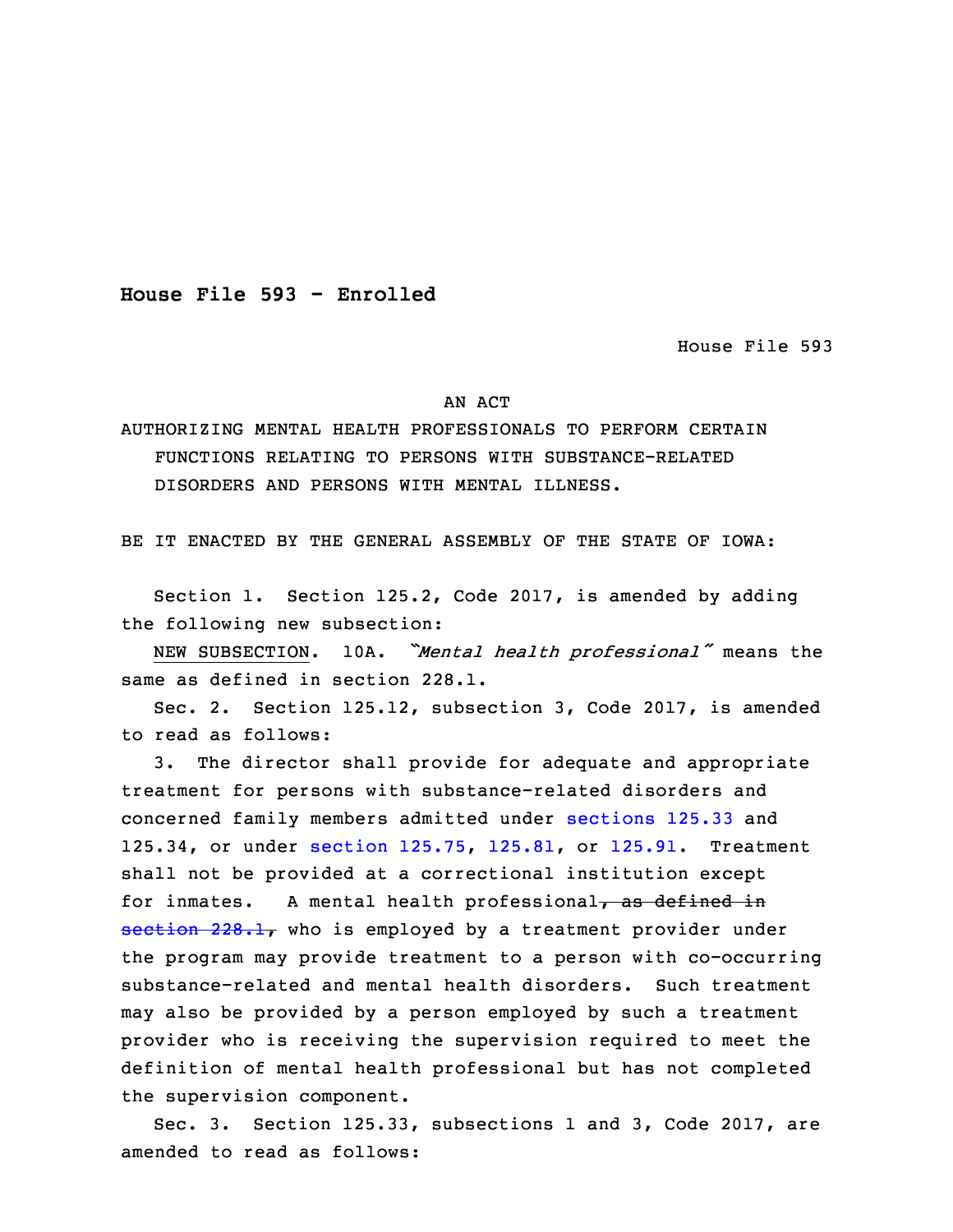1. <sup>A</sup> person with <sup>a</sup> substance-related disorder may apply for voluntary treatment or rehabilitation services directly to a facility or to <sup>a</sup> licensed physician and surgeon or osteopathic physician and surgeon or to a mental health professional. If the proposed patient is a minor or an incompetent person, a parent, a legal quardian or other legal representative may make the application. The licensed physician and surgeon or osteopathic physician and surgeon, mental health professional, or any employee or person acting under the direction or supervision of the physician and surgeon or osteopathic physician and surgeon, mental health professional, or the facility shall not report or disclose the name of the person or the fact that treatment was requested or has been undertaken to any law enforcement officer or law enforcement agency; nor shall such information be admissible as evidence in any court, grand jury, or administrative proceeding unless authorized by the person seeking treatment. If the person seeking such treatment or rehabilitation is <sup>a</sup> minor who has personally made application for treatment, the fact that the minor sought 6 treatment or rehabilitation or is receiving treatment or 7 rehabilitation services shall not be reported or disclosed to the parents or legal guardian of such minor without the minor's consent, and the minor may give legal consent to receive such treatment and rehabilitation.

 3. <sup>A</sup> person with <sup>a</sup> substance-related disorder seeking treatment or rehabilitation and who is either addicted or dependent on a chemical substance may first be examined and evaluated by <sup>a</sup> licensed physician and surgeon or osteopathic physician and surgeon or a mental health professional who may prescribe, if authorized or licensed to do so, a proper course of treatment and medication, if needed. The licensed physician and surgeon or osteopathic physician and surgeon or mental health professional may further prescribe a course of treatment or rehabilitation and authorize another licensed physician and surgeon or osteopathic physician and surgeon, mental health professional, or facility to provide the prescribed treatment or rehabilitation services. Treatment or rehabilitation services may be provided to <sup>a</sup> person individually or in a group. A facility providing or engaging in treatment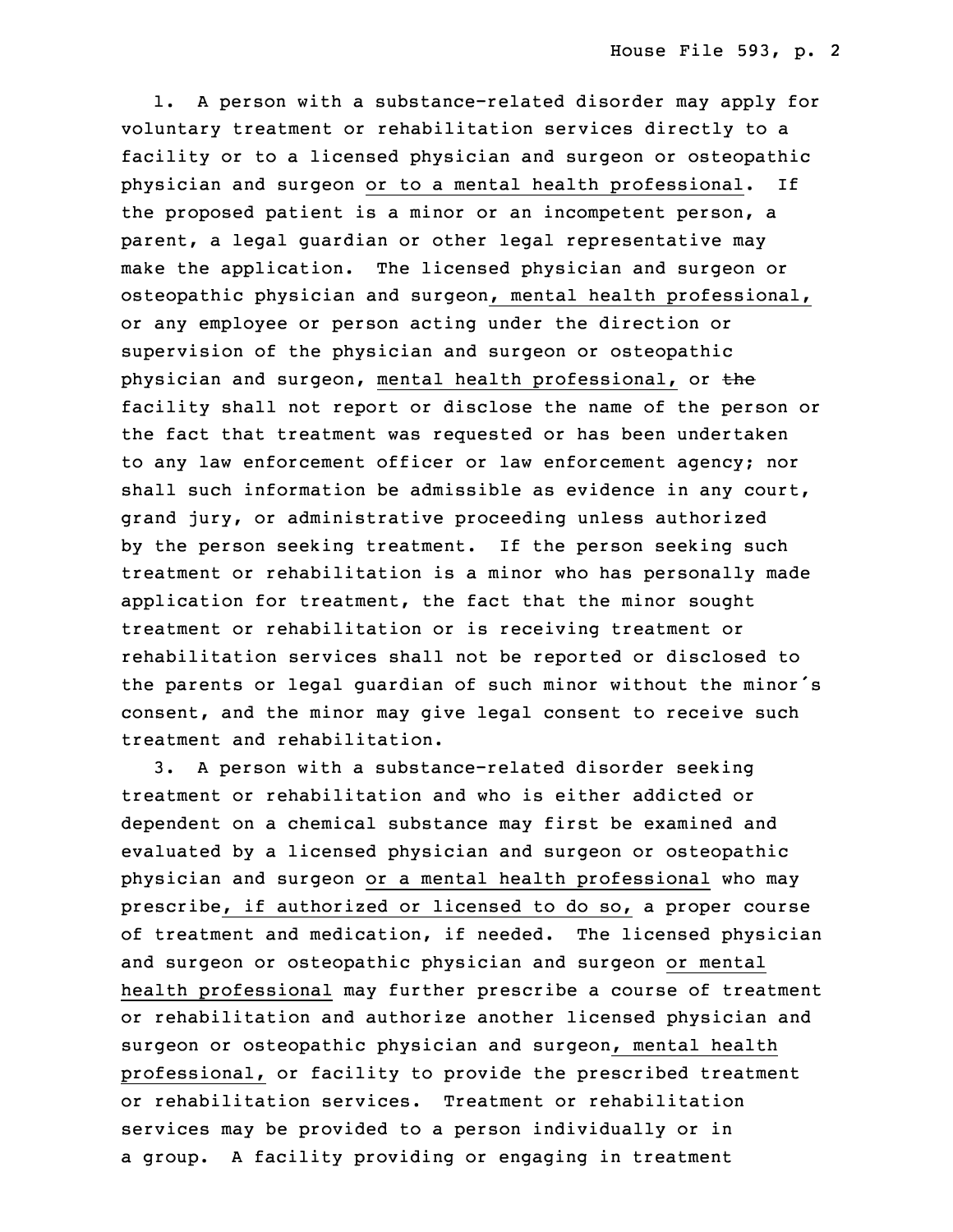or rehabilitation shall not report or disclose to a law enforcement officer or law enforcement agency the name of any person receiving or engaged in the treatment or rehabilitation; nor shall a person receiving or participating in treatment or rehabilitation report or disclose the name of any other person engaged in or receiving treatment or rehabilitation or that the program is in existence, to a law enforcement officer or law enforcement agency. Such information shall not be admitted in evidence in any court, grand jury, or administrative proceeding. However, a person engaged in or receiving treatment or rehabilitation may authorize the disclosure of the person's name and individual participation.

Sec. 4. Section 125.34, subsections 3 and 7, Code 2017, are amended to read as follows:

5 3. <sup>A</sup> person who arrives at <sup>a</sup> facility and voluntarily submits to examination shall be examined by a licensed physician or mental health professional as soon as possible after the person arrives at the facility. The person may then be admitted as a patient or referred to another health facility. The referring facility shall arrange for transportation.

 7. <sup>A</sup> licensed physician and surgeon or osteopathic physician and surgeon, mental health professional, facility administrator, or an employee or <sup>a</sup> person acting as or on behalf of the facility administrator, is not criminally or civilly liable for acts in conformity with this [chapter](https://www.legis.iowa.gov/docs/code/2017/125.pdf), unless the acts constitute willful malice or abuse.

Sec. 5. Section 125.75, subsection 2, paragraph  $c$ , subparagraph  $(1)$ , Code 2017, is amended to read as follows:

(1) A written statement of a licensed physician or mental health professional in support of the application.

 Sec. 6. Section 125.78, subsection 3, paragraph b, Code 2017, is amended to read as follows:

 *b.* Requiring an examination of the respondent, prior to the hearing, by one or more licensed physicians or mental health professionals who shall submit a written report of the examination to the court as required by [section](https://www.legis.iowa.gov/docs/code/2017/125.80.pdf) 125.80.

Sec. 7. Section 125.80, Code 2017, is amended to read as follows: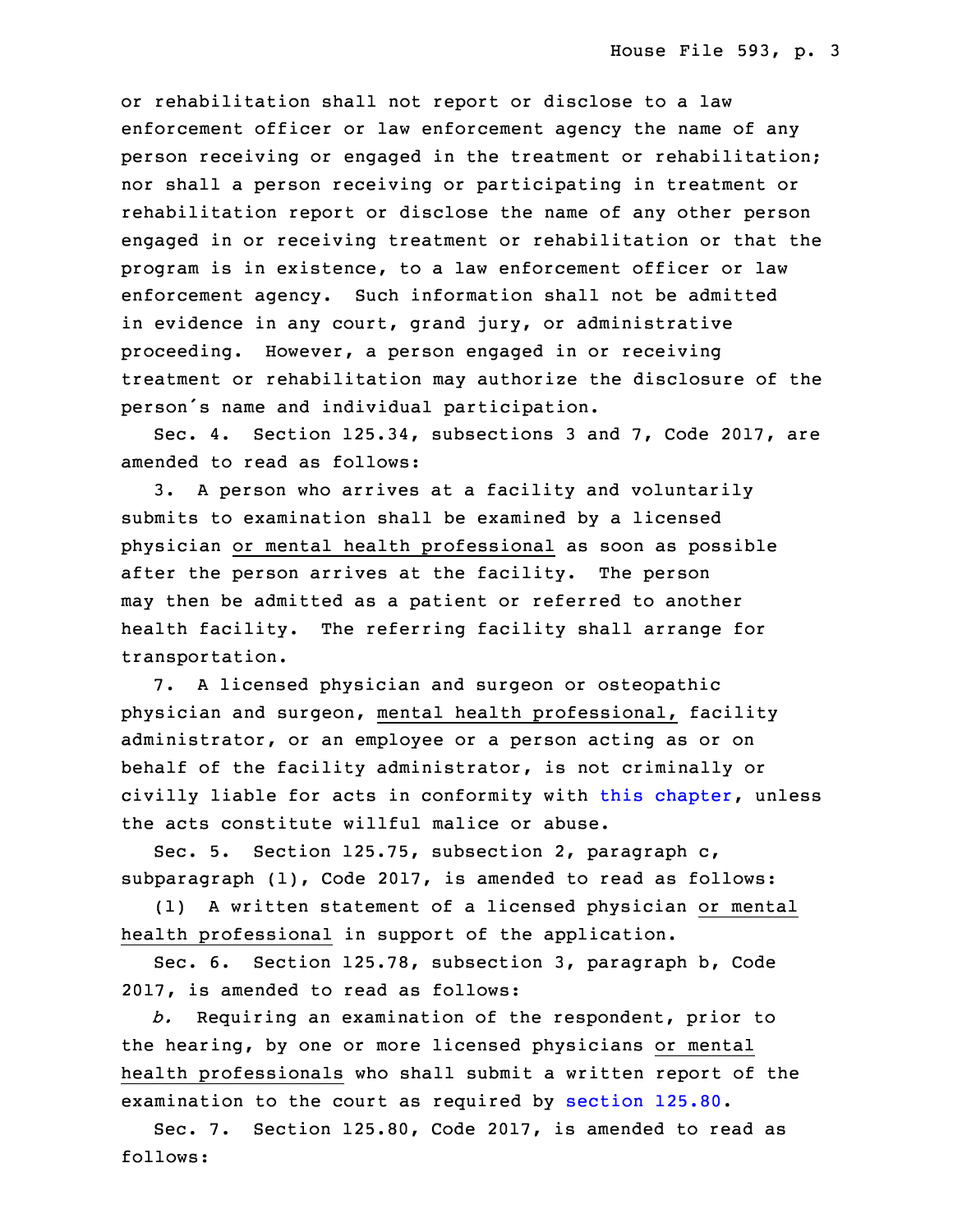## <sup>30</sup> **125.80 Physician's or mental health professional's** 31 **examination —— report —— scheduling of hearing.**

1. *a.* An examination of the respondent shall be conducted within a reasonable time and prior to the commitment hearing by one or more licensed physicians or mental health professionals as required by the court's order. If the respondent is taken into custody under section [125.81](https://www.legis.iowa.gov/docs/code/2017/125.81.pdf), the examination shall be conducted within twenty-four hours after the respondent is taken into custody. If the respondent desires, the respondent may have <sup>a</sup> separate examination by <sup>a</sup> licensed physician or mental health professional of the respondent's own choice. The court shall notify the respondent of the right to choose a licensed physician or mental health professional for a separate examination. The reasonable cost of the examinations shall be paid from county funds upon order of the court if the respondent lacks sufficient funds to pay the cost.

 *b.* <sup>A</sup> licensed physician or mental health professional conducting an examination pursuant to this [section](https://www.legis.iowa.gov/docs/code/2017/125.80.pdf) may consult with or request the participation in the examination of facility personnel, and may include with or attach to the written report of the examination any findings or observations by facility personnel who have been consulted or have participated in the examination.

18 *c.* If the respondent is not taken into custody under section 125.81, but the court is subsequently informed that the respondent has declined to be examined by a licensed physician or mental health professional pursuant to the court order, the court may order limited detention of the respondent as necessary to facilitate the examination of the respondent by the licensed physician or mental health professional.

2. A written report of the examination by a court-designated licensed physician or mental health professional shall be filed with the clerk prior to the hearing date. A written report of an examination by a licensed physician or mental health professional chosen by the respondent may be similarly filed. The clerk shall immediately:

31 *a.* Cause <sup>a</sup> report to be shown to the judge who issued the order.

b. Cause the respondent's attorney to receive a copy of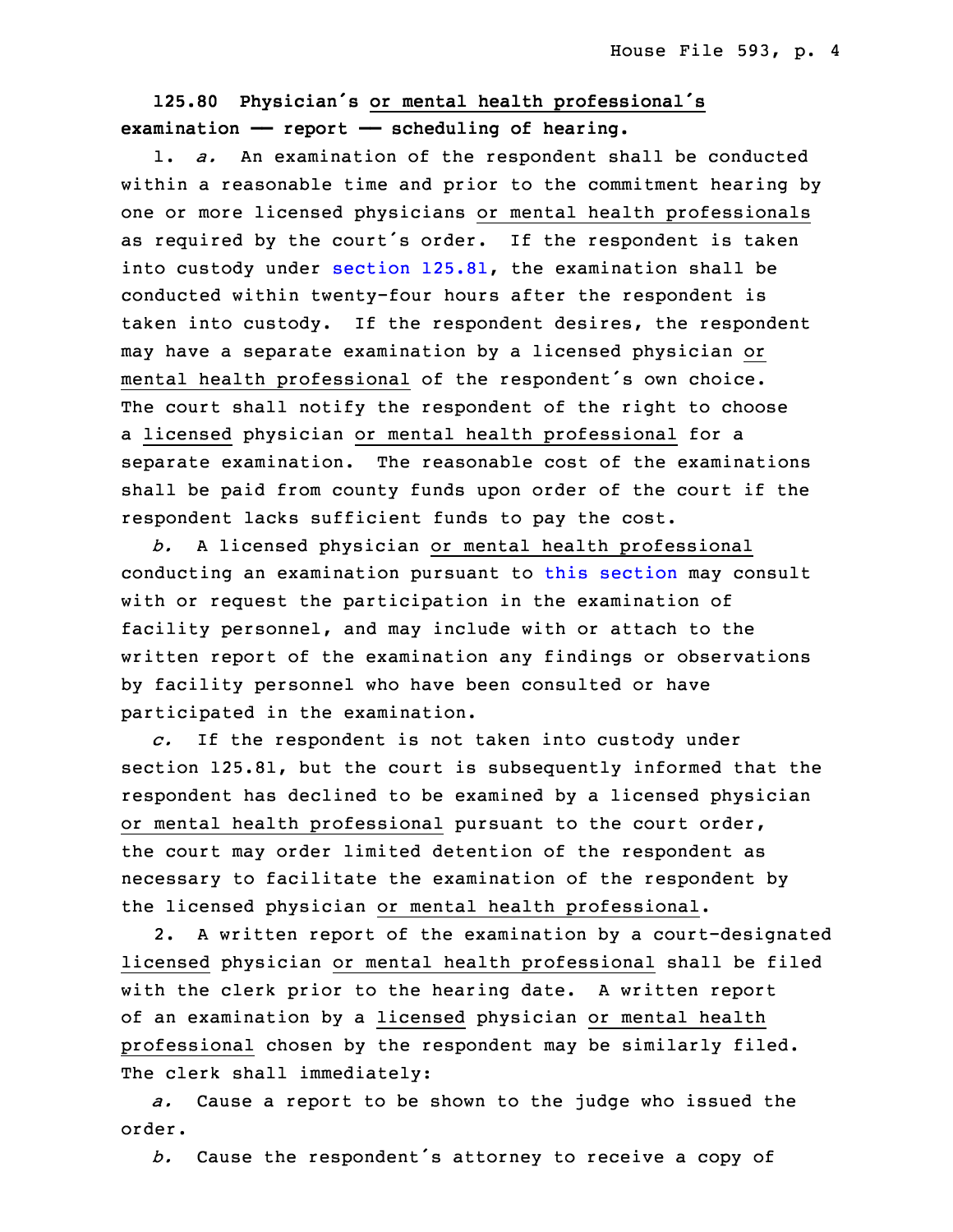the report of a court-designated licensed physician or mental health professional.

 3. If the report of <sup>a</sup> court-designated licensed physician or mental health professional is to the effect that the respondent is not a person with a substance-related disorder, the court, without taking further action, may terminate the proceeding and dismiss the application on its own motion and without notice.

4. If the report of a court-designated licensed physician or mental health professional is to the effect that the respondent is a person with a substance-related disorder, the court shall schedule a commitment hearing as soon as possible. The hearing shall be held not more than forty-eight hours after the report is filed, excluding Saturdays, Sundays, and holidays, unless an extension for good cause is requested by the respondent, or as soon thereafter as possible if the court considers that sufficient grounds exist for delaying the hearing.

Sec. 8. Section 125.82, subsection 3, Code 2017, is amended to read as follows:

3. The person who filed the application and a licensed physician, mental health professional as defined in section  $228.1$ , or certified alcohol and drug counselor certified by the nongovernmental Iowa board of substance abuse certification who has examined the respondent in connection with the commitment hearing shall be present at the hearing, unless the court for good cause finds that their presence or testimony is not necessary. The applicant, respondent, and the respondent's attorney may waive the presence or telephonic appearance of the licensed physician, mental health professional, or certified alcohol and drug counselor who examined the respondent and agree to submit as evidence the written report of the licensed physician, mental health professional, or certified alcohol and drug counselor. The respondent's attorney shall inform the court if the respondent's attorney reasonably believes that the respondent, due to diminished capacity, cannot make <sup>33</sup> an adequately considered waiver decision. *"Good cause"* for finding that the testimony of the licensed physician, mental health professional, or certified alcohol and drug counselor who examined the respondent is not necessary may include, but is not limited to, such <sup>a</sup> waiver. If the court determines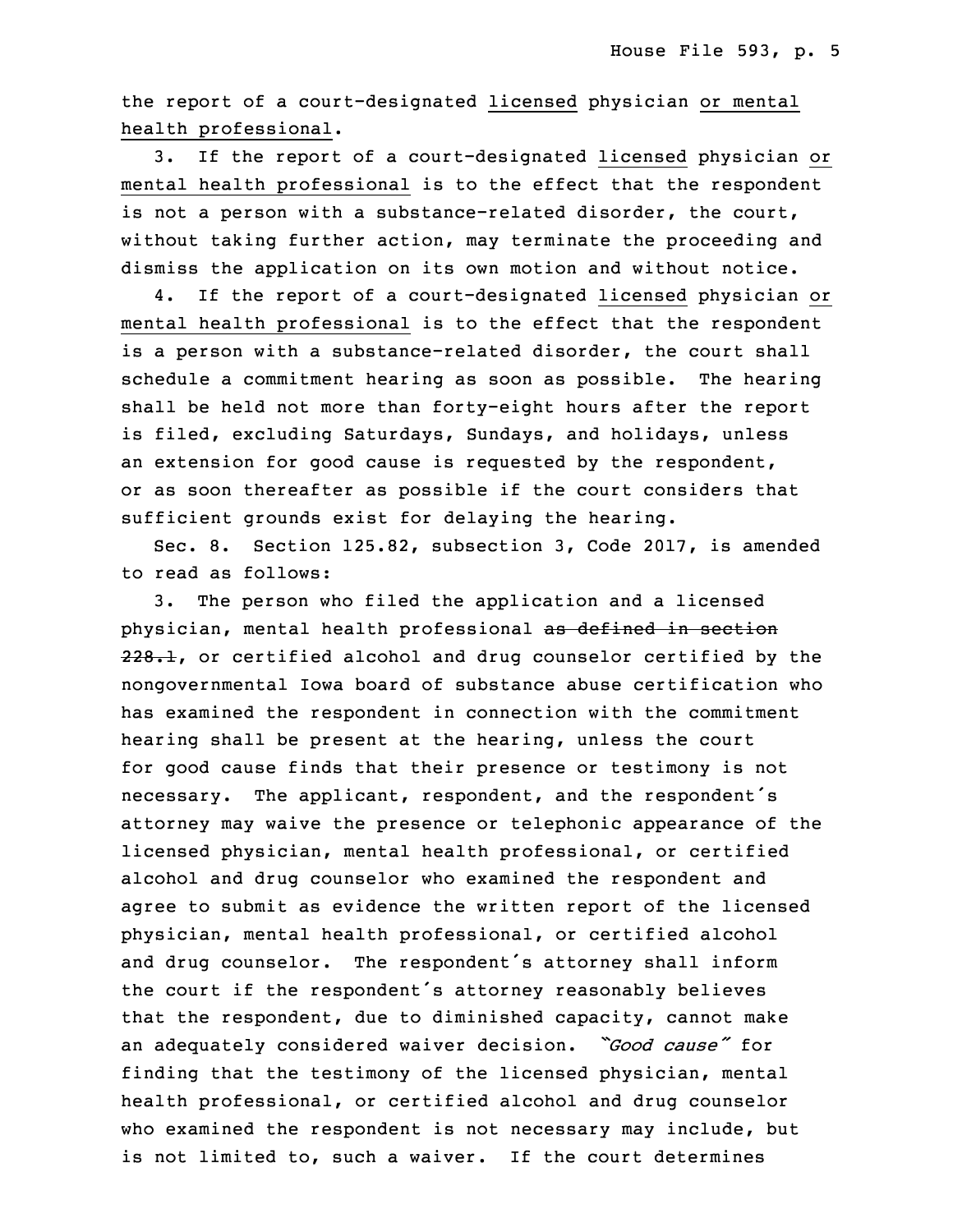that the testimony of the licensed physician, mental health professional, or certified alcohol and drug counselor is necessary, the court may allow the licensed physician, mental health professional, or certified alcohol and drug counselor to testify by telephone. The respondent shall be present at the hearing unless prior to the hearing the respondent's attorney stipulates in writing that the attorney has conversed with the respondent, and that in the attorney's judgment the respondent cannot make <sup>a</sup> meaningful contribution to the hearing, or that the respondent has waived the right to be present, and the basis for the attorney's conclusions. A stipulation to the respondent's absence shall be reviewed by the court before the hearing, and may be rejected if it appears that insufficient grounds are stated or that the respondent's interests would not be served by the respondent's absence.

Sec. 9. Section 125.86, subsection 3, paragraph b, Code 2017, is amended to read as follows:

b. An advanced registered nurse practitioner who is not certified as <sup>a</sup> psychiatric advanced registered nurse practitioner but who meets the qualifications set forth in the definition of a mental health professional in [section](https://www.legis.iowa.gov/docs/code/2017/228.1.pdf) 228.1, may complete periodic reports pursuant to paragraph *"a"*.

Sec. 10. Section 125.91, subsection 3, Code 2017, is amended to read as follows:

3. The attending physician shall examine and may detain the person pursuant to the magistrate's order for a period not to exceed forty-eight hours from the time the order is dated, excluding Saturdays, Sundays, and holidays, unless the order is dismissed by a magistrate. The facility may provide treatment which is necessary to preserve the person's life or to appropriately control the person's behavior if the behavior is likely to result in physical injury to the person or others if allowed to continue or is otherwise deemed medically necessary by the attending physician or mental health professional, but shall not otherwise provide treatment to the person without the person's consent. The person shall be discharged from the facility and released from detention no later than the expiration of the forty-eight-hour period, unless an application for involuntary commitment is filed with the clerk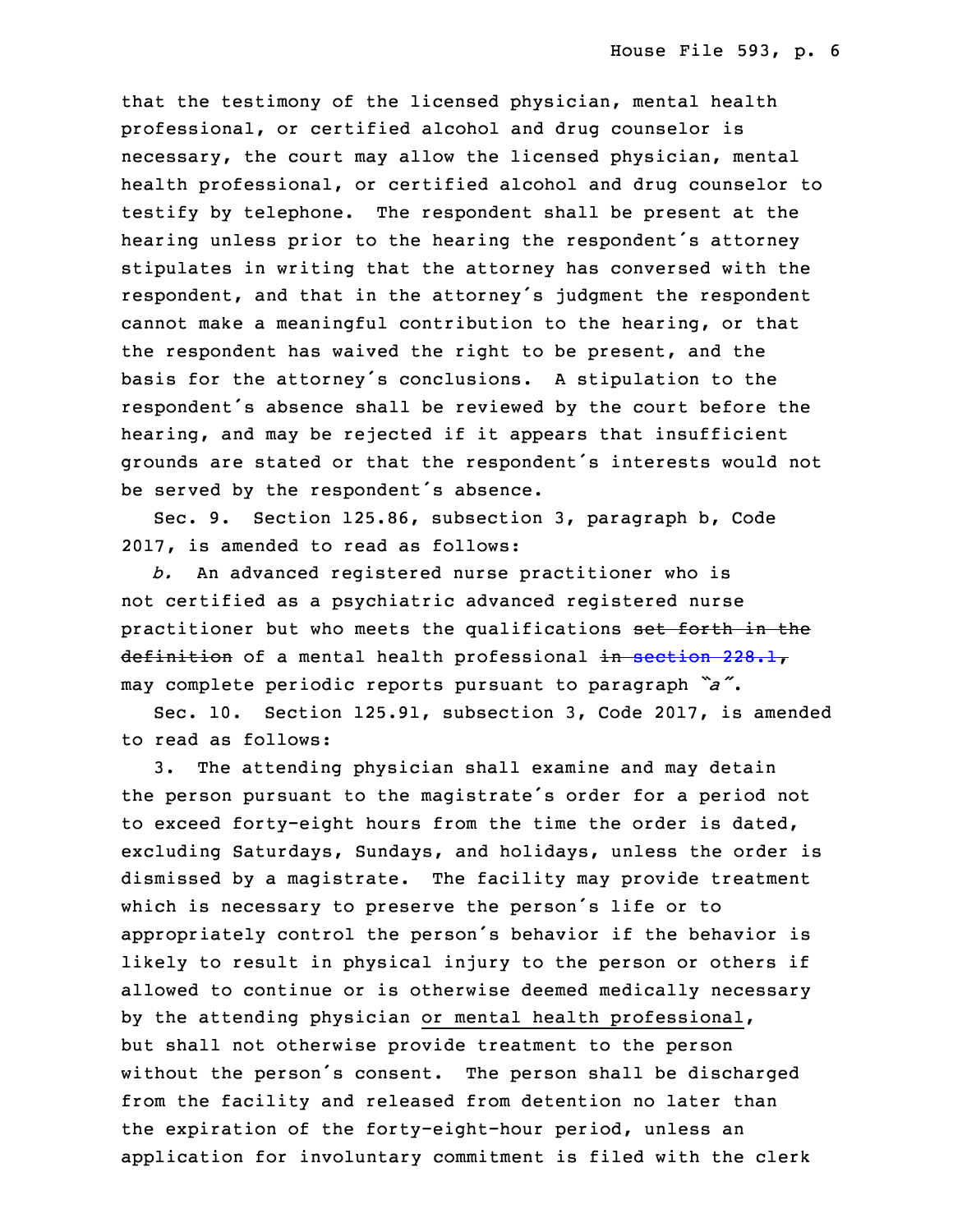pursuant to [section](https://www.legis.iowa.gov/docs/code/2017/125.75.pdf) 125.75. The detention of a person by the procedure in this [section](https://www.legis.iowa.gov/docs/code/2017/125.91.pdf), and not in excess of the period of time prescribed by this [section](https://www.legis.iowa.gov/docs/code/2017/125.91.pdf), shall not render the peace officer, attending physician, or facility detaining the person liable in <sup>a</sup> criminal or civil action for false arrest or false imprisonment if the peace officer, attending physician, mental health professional, or facility had reasonable grounds to believe that the circumstances described in [subsection](https://www.legis.iowa.gov/docs/code/2017/125.91.pdf) 1 were applicable.

Sec. 11. Section 125.92, subsection 4, Code 2017, is amended to read as follows:

4. Enjoy all legal, medical, religious, social, political, personal, and working rights and privileges, which the person would enjoy if not detained, taken into immediate custody, or committed, consistent with the effective treatment of the person and of the other persons in the facility. If the person's rights are restricted, the physician's or mental health professional's direction to that effect shall be noted in the person's record. The person or the person's next of kin or guardian shall be advised of the person's rights and be provided a written copy upon the person's admission to or arrival at the facility.

Sec. 12. Section 229.6, subsection 2, paragraph c,  $subparagn (1)$ , Code 2017, is amended to read as follows:

(1) A written statement of a licensed physician or mental health professional in support of the application.

Sec. 13. Section 229.8, subsection 3, paragraph b, Code 2017, is amended to read as follows:

35 *b.* Order an examination of the respondent, prior to the hearing, by one or more licensed physicians or mental health professionals who shall submit <sup>a</sup> written report on the examination to the court as required by [section](https://www.legis.iowa.gov/docs/code/2017/229.10.pdf) 229.10.

 Sec. 14. Section 229.10, Code 2017, is amended to read as 5 follows:

<sup>6</sup> **229.10 Physicians' or mental health professionals'** 7 **examination —— report.**

1. *a.* An examination of the respondent shall be conducted by one or more licensed physicians or mental health professionals, as required by the court's order, within a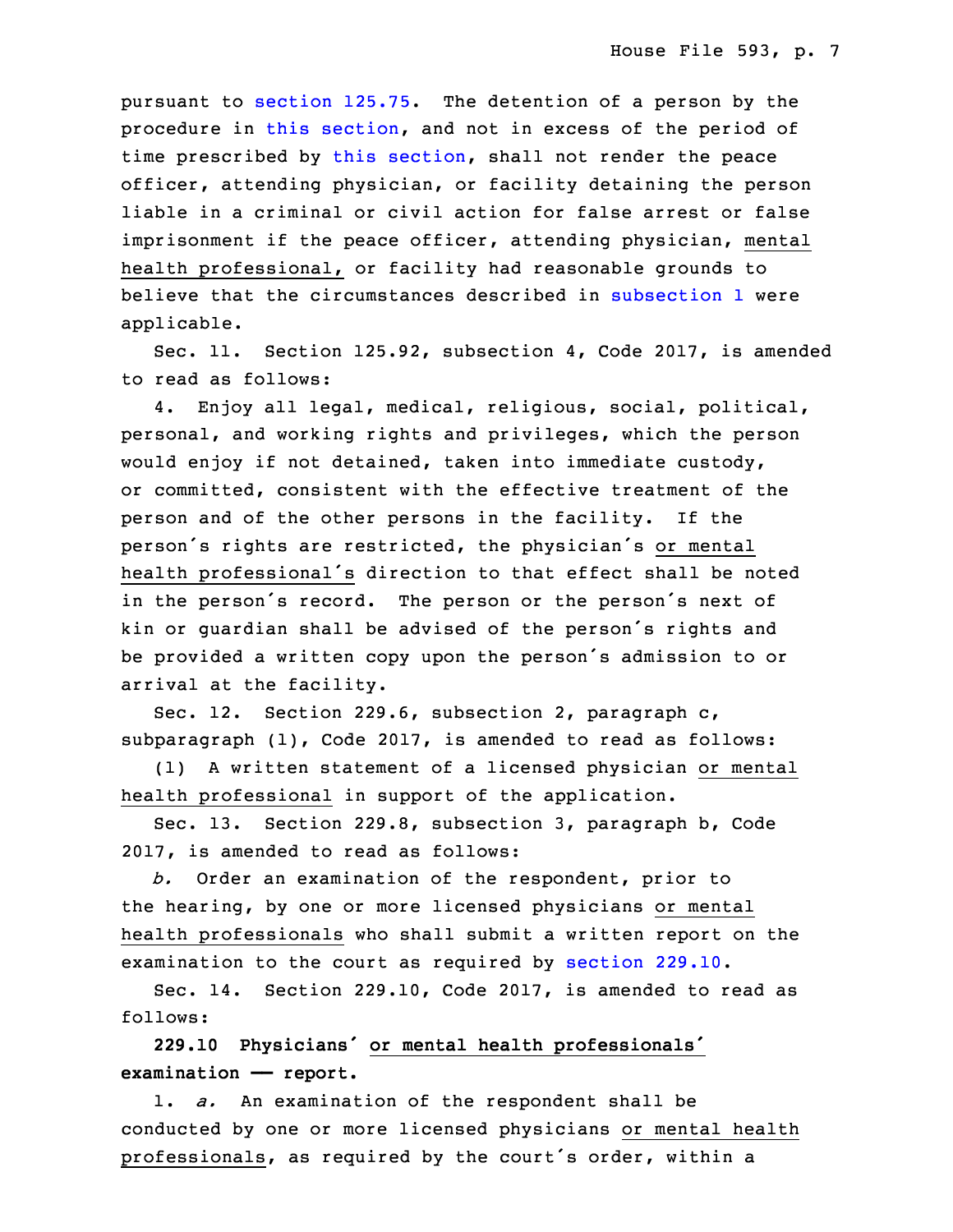reasonable time. If the respondent is detained pursuant to section 229.11, subsection 1, paragraph *"b"*, the examination shall be conducted within twenty-four hours. If the respondent is detained pursuant to section 229.11, [subsection](https://www.legis.iowa.gov/docs/code/2017/229.11.pdf) 1, <sup>15</sup> paragraph *"a"* or *"c"*, the examination shall be conducted within forty-eight hours. If the respondent so desires, the respondent shall be entitled to a separate examination by a licensed physician or mental health professional of the respondent's own choice. The reasonable cost of the examinations shall, if the respondent lacks sufficient funds to pay the cost, be paid by the regional administrator from mental health and disability services region funds upon order of the court.

 *b.* Any licensed physician or mental health professional conducting an examination pursuant to this [section](https://www.legis.iowa.gov/docs/code/2017/229.10.pdf) may consult with or request the participation in the examination of any consulting mental health professional, and may include with or attach to the written report of the examination any findings or observations by any consulting mental health professional who has been so consulted or has so participated in the examination.

32 *c.* If the respondent is not taken into custody under section 229.11, but the court is subsequently informed that the respondent has declined to be examined by  $t$ he one or more licensed physician or physicians or mental health professionals pursuant to the court order, the court may order such limited detention of the respondent as is necessary to facilitate the examination of the respondent by the one or more licensed physician or physicians or mental health professionals.

2. A written report of the examination by the one or more court-designated physician or physicians or mental health professionals shall be filed with the clerk prior to the time set for hearing. A written report of any examination by a physician chosen by the respondent may be similarly filed. The clerk shall immediately do all of the following:

 *a.* Cause the report or reports to be shown to the judge who issued the order<del>; and</del>.

b. Cause the respondent's attorney to receive a copy of the report of the court-designated physician or physicians or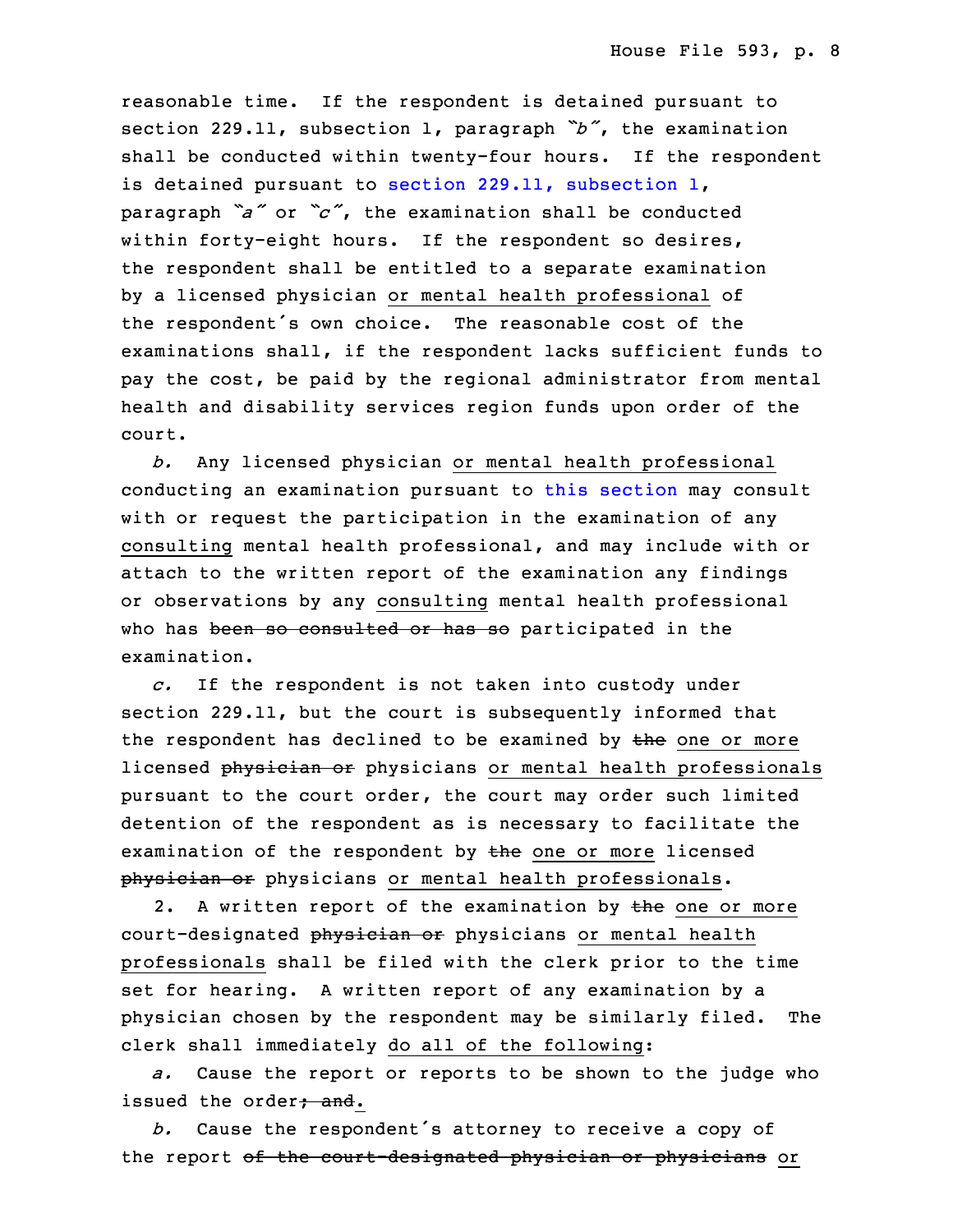reports.

3. If the report of one or more of the court-designated physician or physicians or mental health professionals is to the effect that the individual is not seriously mentally impaired, the court may without taking further action terminate the proceeding and dismiss the application on its own motion and without notice.

 4. If the report of one or more of the court-designated physician or physicians or mental health professionals is to the effect that the respondent is seriously mentally impaired, the court shall schedule a hearing on the application as soon as possible. The hearing shall be held not more than forty-eight hours after the report is filed, excluding Saturdays, Sundays and holidays, unless an extension for good cause is requested by the respondent, or as soon thereafter as possible if the court considers that sufficient grounds exist for delaying the hearing.

Sec. 15. Section 229.22, subsection 2, paragraph a, subparagraphs  $(2)$ ,  $(3)$ ,  $(4)$ , and  $(5)$ , Code 2017, are amended to read as follows:

(2) Upon delivery of the person believed mentally ill to the facility or hospital, the examining physician, examining physician assistant, examining mental health professional, or examining psychiatric advanced registered nurse practitioner may order treatment of that person, including chemotherapy, but only to the extent necessary to preserve the person's life or to appropriately control behavior by the person which is likely to result in physical injury to that person or others if allowed to continue.

(3) The peace officer who took the person into custody, or other party who brought the person to the facility or hospital, shall describe the circumstances of the matter to the examining physician, examining physician assistant, examining mental health professional, or examining psychiatric advanced registered nurse practitioner. If the person is <sup>a</sup> peace officer, the peace officer may do so either in person or by written report.

(4) If the examining physician, examining physician assistant, examining mental health professional, or examining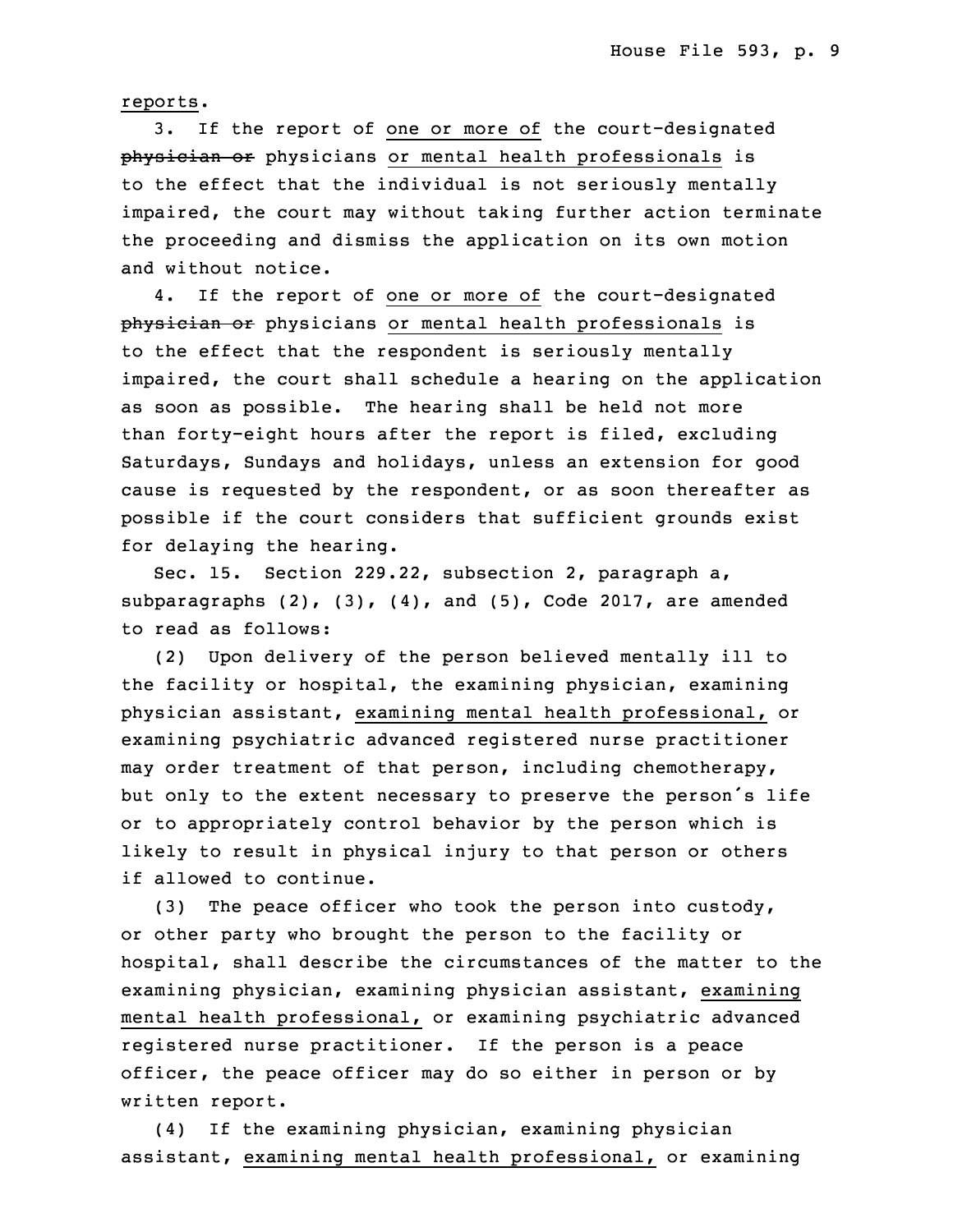psychiatric advanced registered nurse practitioner finds that there is reason to believe that the person is seriously mentally impaired, and because of that impairment is likely to physically injure the person's self or others if not immediately detained, the examining physician, examining physician assistant, examining mental health professional, or examining psychiatric advanced registered nurse practitioner shall at once communicate with the nearest available magistrate as defined in section 801.4, [subsection](https://www.legis.iowa.gov/docs/code/2017/801.4.pdf) 10.

(5) The magistrate shall, based upon the circumstances described by the examining physician, examining physician assistant, examining mental health professional, or examining psychiatric advanced registered nurse practitioner, give the examining physician, examining physician assistant, examining mental health professional, or examining psychiatric advanced registered nurse practitioner oral instructions either directing that the person be released forthwith or authorizing the person's detention in an appropriate facility. <sup>A</sup> peace officer from the law enforcement agency that took the person into custody, if available, during the communication with the magistrate, may inform the magistrate that an arrest warrant has been issued for or charges are pending against the person and request that any oral or written order issued under this subsection require the facility or hospital to notify the law enforcement agency about the discharge of the person prior to discharge. The magistrate may also give oral instructions and order that the detained person be transported to an appropriate facility.

 Sec. 16. Section 229.22, subsection 3, Code 2017, is amended to read as follows:

 3. The chief medical officer of the facility or hospital shall examine and may detain and care for the person taken into custody under the magistrate's order for a period not to exceed forty-eight hours from the time such order is dated, excluding Saturdays, Sundays and holidays, unless the order is sooner dismissed by a magistrate. The facility or hospital may provide treatment which is necessary to preserve the person's life, or to appropriately control behavior by the person which is likely to result in physical injury to the person's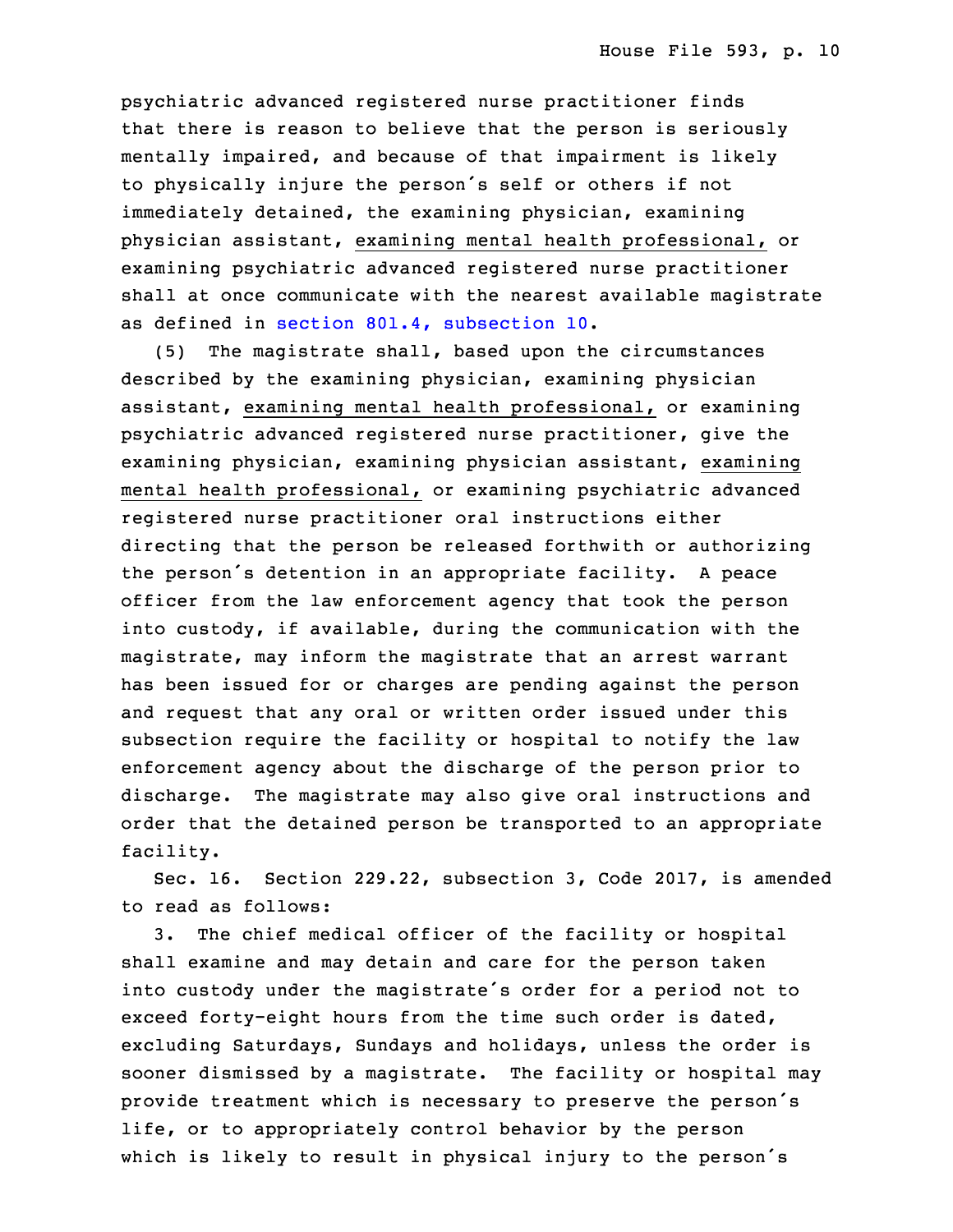self or others if allowed to continue, but may not otherwise provide treatment to the person without the person's consent. The person shall be discharged from the facility or hospital and released from custody not later than the expiration of that period, unless an application is sooner filed with the clerk pursuant to [section](https://www.legis.iowa.gov/docs/code/2017/229.6.pdf)  $229.6$ . Prior to such discharge the facility or hospital shall, if required by this [section](https://www.legis.iowa.gov/docs/code/2017/229.22.pdf), notify the law enforcement agency requesting such notification about the discharge of the person. The law enforcement agency shall retrieve the person no later than six hours after notification from the facility or hospital but in no circumstances shall the detention of the person exceed the period of time prescribed for detention by this [subsection](https://www.legis.iowa.gov/docs/code/2017/229.22.pdf). The detention of any person by the procedure and not in excess of the period of time prescribed by this [section](https://www.legis.iowa.gov/docs/code/2017/229.22.pdf) shall not render the peace officer, physician, mental health professional, facility, or hospital so detaining that person liable in <sup>a</sup> criminal or civil action for false arrest or false imprisonment if the peace officer, physician, mental health professional, facility, or hospital had reasonable grounds to believe the person so detained was mentally ill and likely to physically injure the person's self or others if not immediately detained, or if the facility or hospital was required to notify a law enforcement agency by this [section](https://www.legis.iowa.gov/docs/code/2017/229.22.pdf), and the law enforcement agency requesting notification prior to discharge retrieved the person no later than six hours after the notification, and the detention prior to the retrieval of the person did not exceed the period of time prescribed for detention by this [subsection](https://www.legis.iowa.gov/docs/code/2017/229.22.pdf).

Sec. 17. Section 229.23, subsection 3, Code 2017, is amended to read as follows:

3. In addition to protection of the person's constitutional rights, enjoyment of other legal, medical, religious, social, political, personal and working rights and privileges which the person would enjoy if the person were not so hospitalized or detained, so far as is possible consistent with effective treatment of that person and of the other patients of the hospital. If the patient's rights are restricted, the physician's or mental health professional's direction to that effect shall be noted on the patient's record. The